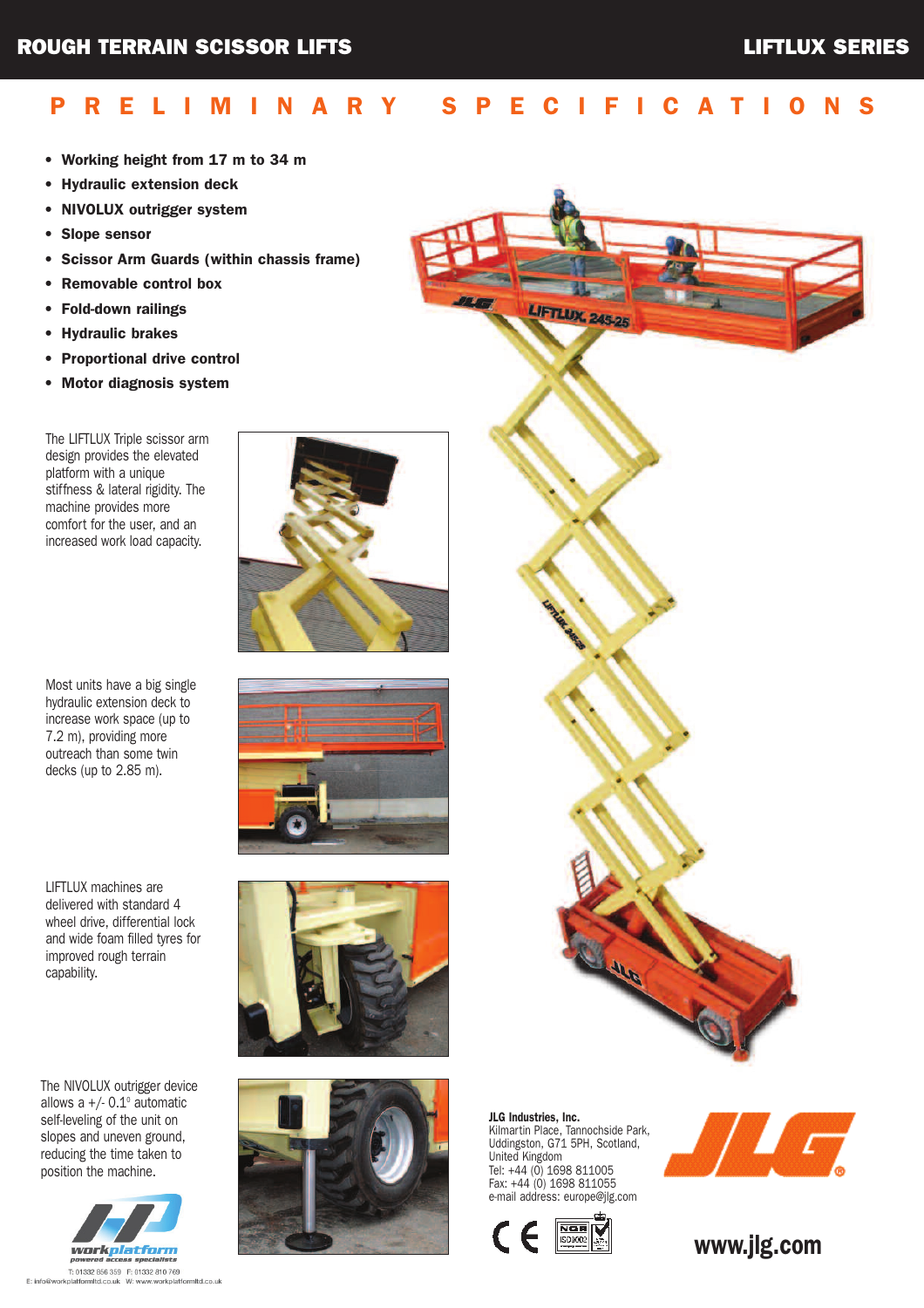## LIFTLUX SCISSOR LIFTS

|                                   | 153-22                   | 203-24                   | 210-25                       | 245-12                                 | 245-25                       | 260-25                    | 320-30                |
|-----------------------------------|--------------------------|--------------------------|------------------------------|----------------------------------------|------------------------------|---------------------------|-----------------------|
| Platform Height - Elevated        | 15.30 m                  | 20.30 m                  | 21.00 m                      | 24.50 m                                | 24.50 m                      | 26.00 m                   | 32.00 m               |
| Platform Height - Lowered         | 2.25 m                   | 2.66 <sub>m</sub>        | 3.00 <sub>m</sub>            | 3.10 <sub>m</sub>                      | 3.10 <sub>m</sub>            | 3.10 <sub>m</sub>         | 3.55m                 |
| Platform Railing Height           | 1.10 <sub>m</sub>        | 1.10 <sub>m</sub>        | 1.10 <sub>m</sub>            | 1.10 <sub>m</sub>                      | 1.10 <sub>m</sub>            | 1.10 <sub>m</sub>         | 1.10 <sub>m</sub>     |
| Stowed Height (Rails Folded)      | 2.54 m                   | 2.96 m                   | 3.00 <sub>m</sub>            | 3.10 <sub>m</sub>                      | 3.16 <sub>m</sub>            | 3.10 <sub>m</sub>         | 3.50 <sub>m</sub>     |
| Platform size                     | 2.20 m x 4.35 m          | 2.30 m x 4.35 m          | 2.50 m x 5.35 m              | $1.17 \text{ m} \times 5.10 \text{ m}$ | 2.50 m x 5.35 m              | 2.50 m x 6.50 m           | 2.90 m x 7.85 m       |
| Platform Length fully extended    | 7.20 m                   | 7.20 m                   | 7.55 m                       | 7.54 m                                 | 7.55 m                       | 9.60 <sub>m</sub>         | 11.00 m               |
| Overall Width                     | 2.26 <sub>m</sub>        | 2.40 <sub>m</sub>        | 2.50 <sub>m</sub>            | 1.24 m                                 | 2.50 <sub>m</sub>            | 2.50 <sub>m</sub>         | 3.00 <sub>m</sub>     |
| Overall Length                    | 4.52 m                   | 4.80 m                   | 5.74 m                       | 5.37 m                                 | 5.74 m                       | 6.88 m                    | 8.40 m                |
| Wheelbase                         | 3.00 <sub>m</sub>        | 3.13 <sub>m</sub>        | 3.90 m                       | 3.93 <sub>m</sub>                      | 3.90 m                       | 4.75 m                    | 5.90 m                |
| Ground Clearance                  | $0.28 \; m$              | 0.30 m                   | 0.30 <sub>m</sub>            | 0.20 <sub>m</sub>                      | 0.30 m                       | 0.40 m                    | 0.45 m                |
| Platform Capacity                 | 750 kg                   | 750 kg                   | 1,000 kg                     | 600 kg                                 | 750 kg                       | 1,000 kg                  | 1,400 kg              |
| Capacity on Deck Extension        | 500 kg                   | 500 kg                   | 750 kg                       | 600 kg                                 | 750 kg                       | 1,000 kg                  | 1,000 kg              |
| Lift/Lower Time                   | 40 / 55 sec              | 60 / 50 sec              | 85 / 80 sec                  | 125 / 120 sec                          | 90 / 70 sec                  | 70 / 80 sec               | 116 / 120 sec         |
| Maximum Drive Height              | 15.30 m                  | 17.00 m                  | 21.00 m                      | 14.00 m                                | 21.00 m                      | 21.00 m                   | 20.00 m               |
| Deck Extension                    | Hydraulic                | Hydraulic                | Hydraulic                    | Hydraulic                              | Hydraulic                    | Hydraulic                 | Hydraulic             |
| Gross Vehicle Weight <sup>1</sup> | 9,060 kg                 | 11,400 kg                | 14,800 kg                    | 15,350 kg                              | 16,300 kg                    | 24,700 kg                 | 39,800 kg             |
| Drive Speed - 2WD                 | $3.8$ km/h               | $3.8$ km/h               | $2.8$ km/h                   | $2.0$ km/h                             | $2.8 \text{ km/h}$           | $3.0 \text{ km/h}$        | $3.0 \text{ km/h}$    |
| Drive Speed - 4WD                 | $1.5 \text{ km/h}$       | $1.5 \text{ km/h}$       | $1.5 \text{ km/h}$           | $1.5 \text{ km/h}$                     | $1.5 \text{ km/h}$           | $1.5 \text{ km/h}$        | $1.5 \text{ km/h}$    |
| Drive Speed - Elevated            | $0.8$ km/h               | $0.5$ km/h               | $0.5$ km/h                   | $0.5$ km/h                             | $0.5$ km/h                   | $0.5$ km/h                | $0.5$ km/h            |
| Gradeability                      | 35%                      | 30%                      | 25%                          | 25%                                    | 25%                          | 35%                       | 20%                   |
| Turning Radius - Inside           | 0.70 <sub>m</sub>        | $0.70$ m                 | 1.25m                        | $0.65$ m                               | 1.25m                        | 1.50 <sub>m</sub>         | 1.85m                 |
| Turning Radius - Outside          | 4.80 m                   | 4.80 m                   | 6.0 <sub>m</sub>             | 4.30 m                                 | 6.00 m                       | 7.00 m                    | 8.70 m                |
| Axle Oscillitation                |                          | $\qquad \qquad -$        | $0.15 \text{ m}$             |                                        | $0.15$ m                     | 0.13 <sub>m</sub>         | 0.13 <sub>m</sub>     |
| Tyres                             | 14 x 17.5                | 14 x 17.5                | 20 x 46 x 16<br>315/80 R22.5 | 28 x 10 x 22                           | 20 x 46 x 16<br>315/80 R22.5 | 13.00 - 20 A              | 54 x 21.0 - 24        |
| Diesel Engine                     | 27.5 kW Deutz<br>F3L1011 | 27.5 kW Deutz<br>F3L1011 | 37 kW Deutz<br>F4L1011       | 22.5 kW Deutz<br>F4M1008 F             | 37 kW Deutz<br>F4L1011       | 48.5 kW Deutz<br>BF4L2011 | 78 kW Deutz<br>F6L912 |
| Fuel Tank Capacity                | 90 L                     | 135 L                    | 90 L                         | 60 L                                   | 90 L                         | 90 L                      | 200 L                 |
| Hydraulic Reservoir               | 135 L                    | 135 L                    | 260 L                        | 135 L                                  | 260 L                        | 450L                      | 450 L                 |

<sup>1</sup> Certain options or country standards will increase weight.

Specifications may change to meet country standards or with the addition of optional equipment.